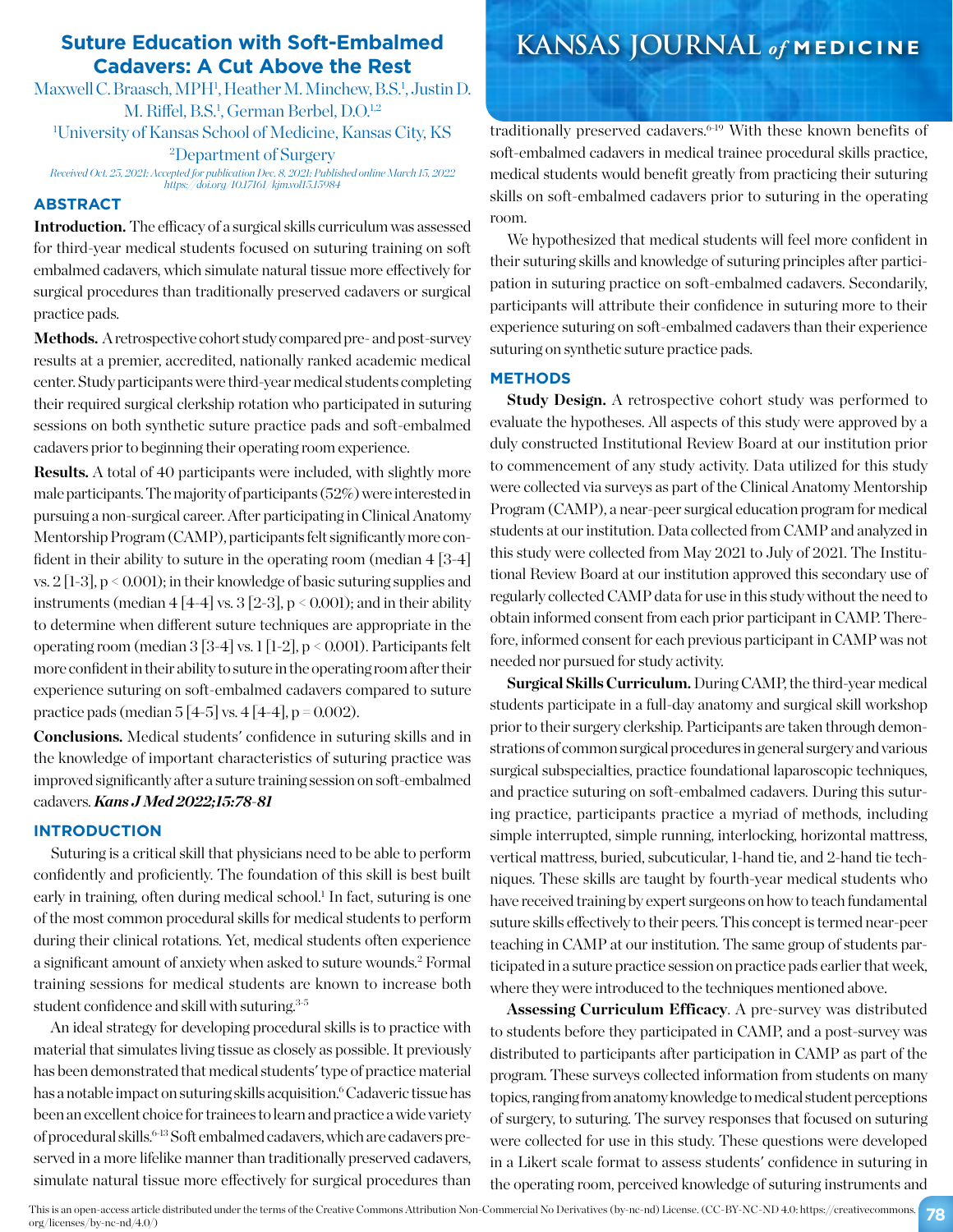# **KANSAS JOURNAL** *of* **MEDICINE SUTURE EDUCATION WITH SOFT EMBALMED CADAVERS** *continued.*

appropriate suture techniques, and the impact of their experiences suturing on both suture practice pads and soft-embalmed cadavers. While not validated, these questions were constructed by CAMP directors, including active surgeons and experts in medical student education. Student responses to these questions were collected for analysis in this study.

**Statistical Analysis.** Statistical analysis was performed using IBM® SPSS® Statistics software (Version 26.1). Baseline participant characteristics were analyzed as frequencies utilizing medians and interquartile ranges. Comparison of participant responses to Likert scale questions between the pre- and post-survey, as well as a comparison of questions within the same survey, were accomplished via the Wilcoxon Signed Rank test. Statistical significance was set at  $p < 0.05$ .

#### **RESULTS**

Table 1 presents the summary statistics for baseline information describing our study participants. A total of 40 third year medical school participants were included with an average age of 25 years. There were slightly more males than females included (52% male). The majority of participants (52%) were interested in pursuing a nonsurgical career.

| Baseline participant characteristics | $n = 40$    |
|--------------------------------------|-------------|
| $Age*$                               | $25[24-28]$ |
| Gender                               |             |
| Female                               | 19(48%)     |
| Male                                 | 21(52%)     |
| Career interest                      |             |
| Surgical                             | 19(48%)     |
| Non-surgical                         | 21(52%)     |
| Prior operating room experiences     |             |
| Yes                                  | 37(93%)     |
| No                                   | 3(7%)       |

#### **Table 1. Participant characteristics.**

\*Median [interquartile range]

Selected pre-and post-survey results are displayed in Table 2. After participating in CAMP, participants felt significantly more confident in their ability to suture in the operating room (median  $4 \times 2 \times 2$ [1-3], p < 0.001), in their knowledge of basic suturing supplies and instruments (median  $4[4-4]$  vs.  $3[2-3]$ ,  $p < 0.001$ ), and in their ability to determine when different suture techniques are appropriate in the operating room (median  $3$  [3-4] vs. 1 [1-2], p < 0.001). Notably, participants responded that they felt more confident they would seek out opportunities to suture in the operating room after participating in this program (median  $4[4-5]$  vs.  $4[3-4]$ , p = 0.009).

Table 3 displays the difference in participants' confidence gained from practicing on both suture pads and soft-embalmed cadavers. Participants felt more confident in their ability to suture in the operating room after their experience suturing on soft-embalmed cadavers compared to suture practice pads (median  $5\left[4-5\right]$  vs.  $4\left[4-4\right]$ , p = 0.002).

# **Table 2. Comparison of pre- and post-survey results.**

| Survey questions                                                                                                                   | Pre-survey<br>median Likert<br>scale response* | Post-survey<br>median Likert<br>scale response* | p value         |
|------------------------------------------------------------------------------------------------------------------------------------|------------------------------------------------|-------------------------------------------------|-----------------|
| I am confident in my<br>ability to suture in the<br>operating room.                                                                | $2[1-3]$                                       | $4[3-4]$                                        | ${}^{<0.001**}$ |
| I am confident in my<br>knowledge of basic<br>suturing instruments<br>and supplies.                                                | $3[2-3]$                                       | $4[4-4]$                                        | $\leq 0.001$ ** |
| I am confident in my<br>ability to determine<br>when different suture<br>techniques are appro-<br>priate in the operating<br>room. | $1[1-2]$                                       | $3[3-4]$                                        | $\leq 0.001$ ** |
| I am confident I will<br>seek out opportunities<br>to suture in the operat-<br>ing room.                                           | $4[3-4]$                                       | $4 4-5 $                                        | $0.009**$       |

\* Median [interquartile range]

\*\*  $p < 0.05$ , statistically significant

### **Table 3. Comparison of responses in the post-survey.**

|               | Practicing suturing<br>on suture practice<br>pads improved my<br>confidence to suture<br>in the operating<br>room.* | Practicing suturing<br>on soft-embalmed<br>cadaver tissue<br>improved my confi-<br>dence to suture in the<br>operating room.* | p value   |
|---------------|---------------------------------------------------------------------------------------------------------------------|-------------------------------------------------------------------------------------------------------------------------------|-----------|
| <b>Scores</b> | $4 4-4 $                                                                                                            | $5[4-5]$                                                                                                                      | $0.002**$ |

\* Median [interquartile range]

\*\* p < 0.05, statistically significant

# **DISCUSSION**

This study evaluated the primary hypothesis that medical students would feel more confident in their suturing skills and knowledge of key suturing principles after utilizing soft-embalmed cadavers compared to synthetic suture practice pads to practice this skill. Additionally, we hypothesized that students who gained confidence in their suturing skills after practicing on both materials would attribute this increase in confidence more to their experience with soft-embalmed cadaver tissue compared to practice on synthetic suture practice pads. The first major finding of this study was that medical student confidence in their suturing skills and their knowledge of vital characteristics of suturing practices improved significantly after a suture training session on softembalmed cadavers compared to their confidence and knowledge after practicing suture skills on synthetic suture practice pads. Our medical students attributed their gain in suturing confidence to their experience with soft-embalmed cadavers, as compared to synthetic suture practice pads.

This study added to the numerous examples in the literature of the superiority of soft-embalmed cadaver tissue for education of medical trainees compared to alternatives. While not all focused on suture skills, there has been clear benefit in educating medical students on a variety of procedural skills.7,8,16-18 These benefits are evident in improving resident procedural skills utilizing soft-embalmed cadavers as well.7,9-12,15 Gonzalez-Navarro et al.<sup>6</sup> conducted a study focused on determining the ideal suturing model for medical students to practice suture skills.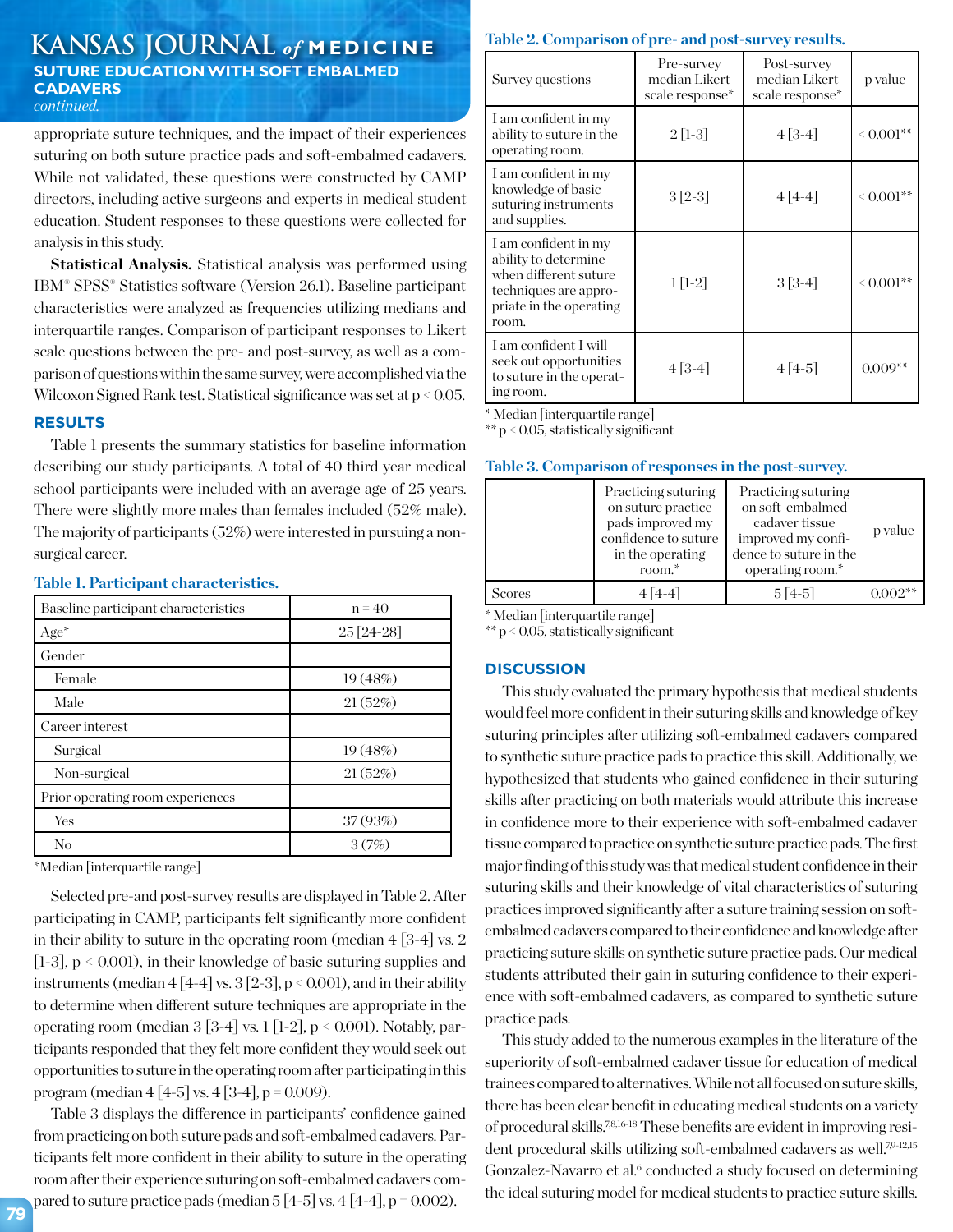This investigation determined that medical students preferred prac-<br> **KANSAS JOURNAL** of MEDICINE ticing suturing on pork fat tissue compared to sponges, oranges, or commercially available suture practice models. While our study did not investigate each of these different materials and the Gonzalez-Navarro et al.<sup>6</sup> study did not include soft-embalmed cadaver tissue, both studies had similar findings in that the true tissue was superior to the synthetic and non-human/animal alternatives.

A notably relevant prior study was conducted by Guler et al.19 to compare midwifery student confidence in repairing episiotomy with suturing after practicing with both cow tongue tissue and synthetic suture practice models. This investigation determined that students' confidence in their ability to repair an episiotomy was significantly higher after practice with the cow tongue tissue compared to the synthetic model. Our findings that students' confidence in their ability to suture was greatest after practice with and primarily due to their practice with soft-embalmed cadaver tissue was similar with these findings.

The importance of increasing both medical student confidence and proficiency with suturing should not be overlooked. As medical students often are asked to perform suturing in the operating room, $1,2,5$ educating them in this skill in the most ideal way is paramount. At our institution, it is common for medical students to close the majority of surgical incisions on many surgical services. While that cannot be generalized to all other healthcare facilities, it is likely that medical students participate in the operating room in some capacity. Importantly, the operating room is likely not the ideal place for a medical student to learn and practice how to suture for the first time. Medical students viewed the operating room as a less ideal place to learn various technical surgical skills initially compared to attending surgeons.20 Medical students often viewed suturing on patients in the operating room as an anxiety-ridden experience.2,5,20,21 Clearly, there needs to be greater focus on providing high-quality instruction and practice material for medical students to develop their suturing skills prior to performing suturing on a patient in the operating room. It has been demonstrated previously that early suture training programs for medical students prior to their introduction to the operating room benefits their technical skills and confidence in these abilities.<sup>3-5,22</sup> Combining early acquisition and repetition of suture skills with high quality soft-embalmed cadaver tissue that is far more realistic to patient tissue than synthetic alternatives likely will benefit medical student operating room experience, technical skill in the operating room, and care of the surgical patient.<sup>7-13</sup>

One necessary element to consider with soft-embalmed cadavers is the financial need to secure and properly maintain these cadavers. There are increased costs to procure and maintain soft-embalmed cadavers compared to suture practice pads as various chemicals, deep freeze storage space, and support personnel is required.14 In our experience, soft embalmed cadavers cost approximately \$1,300 per body to obtain and maintain for one year and it was within the capacity of our anatomy laboratory to maintain these bodies with deep freezer capacity. These cadavers were viable for an entire academic year.

Consumer available suturing pad cost varied widely, as did the quality of the pads themselves. Notably, many of these synthetic suture practice pads can be used for years. Some may view this as justification for providing suturing pads as practice, however, our results add to the multi-faceted decision of providing ideal training opportunities for

# **SUTURE EDUCATION WITH SOFT EMBALMED CADAVERS** *continued.*

medical students to the need for cost consideration of such ventures. A key point of this decision was that a soft-embalmed cadaver used for medical student suture education can be utilized by different specialties for additional education, thus increasing the utility of each cadaver and making the investment in soft-embalmed cadavers more justifiable.23 The most important limitation with the pads, in our experience, was the inability for learners effectively to practice buried and subcuticular suture techniques on synthetic suture practice pads. Those techniques are challenging to practice on anything but true tissue. It was the experience of many students at our institution that these were also the two most common suture techniques that they were asked to perform in the operating room. Through the suture practicing on softembalmed cadavers during the CAMP sessions, students effectively practiced these techniques that were asked of them most commonly in the operating room.

There were important limitations to discuss with our results. First and foremost, this study was limited by small sample size. While a series of 40 medical students was sufficient to investigate our hypothesis with a significant result, it was possible that our findings may not be consistent with larger samples of medical trainees. Secondly, we were not able to assess our hypothesis using a true control group. Suture education on soft-embalmed cadavers was already the standard educational method at our institution, and as this study was non-interventional, we were limited in this capacity. However, we believed our hypothesis still was assessed adequately by sending the pre-survey prior to student participation in this suturing session. Secondly, the primary aim of this study did not seek to define whether the students' technical skill was improved, but rather their confidence with their suturing skill. As there could be mismatches between participants' confidence in suturing and their suturing skill, our results and conclusions could not assess true skill in suturing.

Notwithstanding these limitations, this study suggested softembalmed cadavers provide a benefit to medical student education regarding suture technique and knowledge prior to operating room experience. Further work is required to establish the viability of our results regarding student confidence and understanding of the benefit of utilizing soft-embalmed cadavers in this fashion. A natural progression of this work is to investigate student proficiency with suture technique with the use of soft-embalmed cadavers, stepping beyond just student confidence in their preparedness to suture.

### **CONCLUSIONS**

Although there was increased cost associated with supplying and maintaining soft-embalmed cadavers properly compared to cheaper, more convenient alternatives, such as suture practice pads, improving medical students' confidence in and knowledge of suturing with far more realistic simulation will benefit both the students and their patients. Medical students frequently were called upon to suture, heightening the importance of improving education in this area. While not addressed in this study, investigating the impact of soft-embalmed